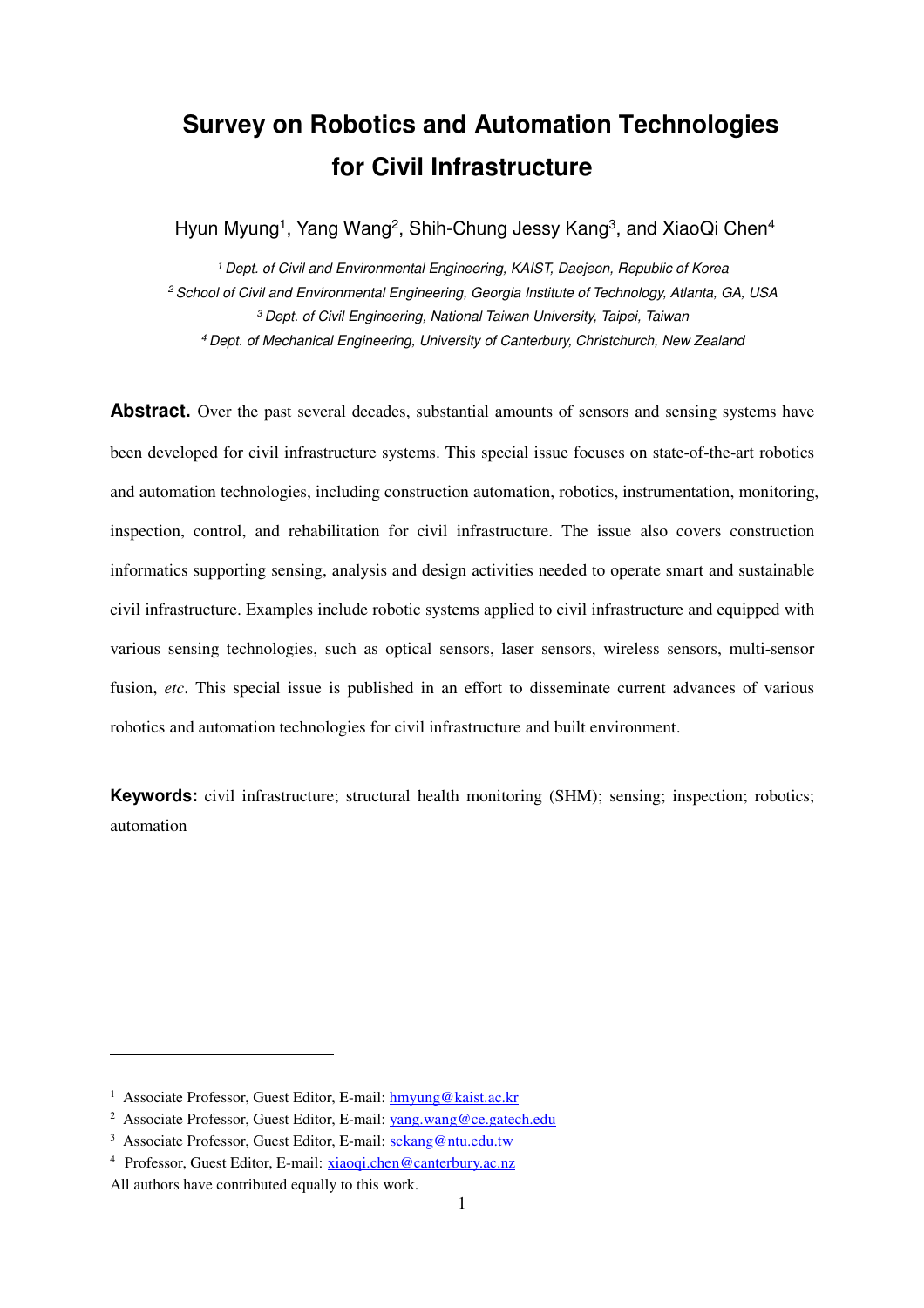## **1. Introduction**

For several decades, various sensors and sensing systems have been developed to monitor and assess the safety condition of structures. Structural health monitoring (SHM) is an essential component in civil engineering for safety and integrity of civil structures such as buildings, bridges, power plants, off-shore structures, and tunnels. Meanwhile, advanced sensing and robotics technologies greatly facilitated construction automation of infrastructure systems. This survey paper discusses sensing and robotics technologies in SHM, inspection, and construction automation systems. These include robotic systems equipped with various sensing and sensor fusion technologies, such as optical sensors, laser sensors, accelerometers, mobile wireless sensors, *etc.*

Thus far, robotic development for SHM has concentrated primarily on the inspection of structures rather than the continuous monitoring of structures. This is because inspection for civil infrastructure is a time consuming and labor intensive procedure as civil infrastructure often consists of large scale engineering systems. Robots specialized for SHM applications have only recently been developed. These robots have unique locomotion systems to provide mobility in the structures to be inspected, and are equipped with various sensors such as cameras, lasers, RF (radio frequency), optical fibers, accelerometers, *etc.* to monitor and assess structural condition.

Compared with decades ago, modern civil engineering has the unprecedented advantages of benefiting from state-of-the-art sensing technologies. Both in research and in practice, the civil engineering field has seen more and more real-world and large-scale sensor applications. While some instrumentation systems remain cabled, others have started the revolutionary shift to miniature wireless sensing devices or even mobile sensors (i.e. small tetherless robots carrying wireless sensors). Either way, the rapidly evolving sensing technologies are providing unprecedented amounts of information about our complex civil structures operating in harsh conditions in the field. The advances in large-scale structural sensing, identification, and monitoring have been remarkable and revolutionary over the past few decades.

In Section 2, recent advances in robotics and automation for civil infrastructure are discussed, with a focus on sensing systems and robotic inspection systems. In Section 3, the papers published in this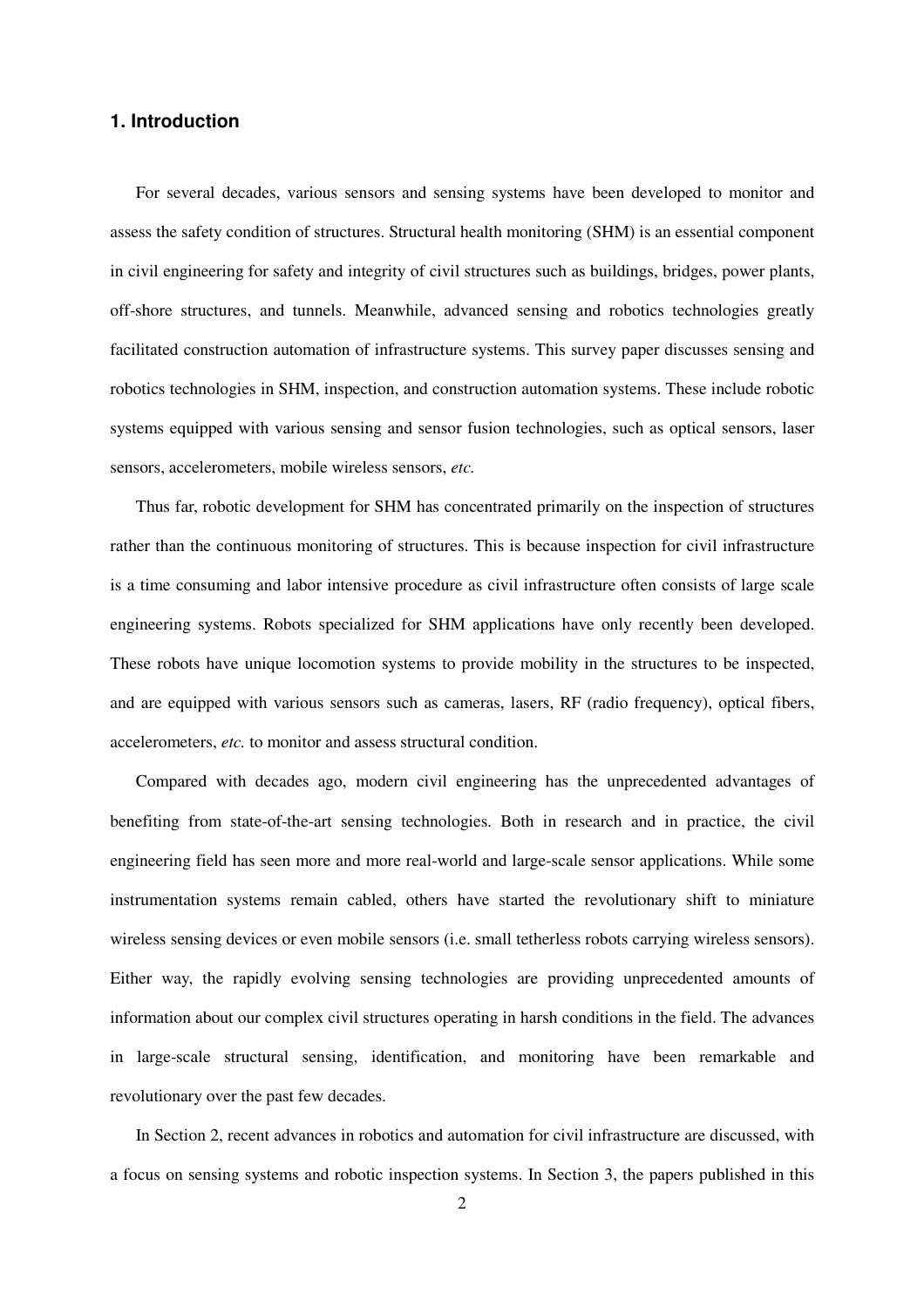special issue are briefly discussed. Conclusions are given in Section 4.

#### **2. Recent advances in robotics and automation for civil infrastructure**

## 2.1 Sensing technology and multi-sensor fusion for civil infrastructure

An SHM system measures structural performance and operating conditions with various types of sensing devices, and evaluates safety conditions using damage diagnosis or prognosis methods (Chang*, et al.* 2003, Farrar*, et al.* 2003, Sohn*, et al.* 2004, Glaser*, et al.* 2007). Seismic structural displacement measurement using line-scan cameras has been investigated (Nayyerloo, *et al.* 2011). For measuring foundation pile movements, multiple displacements and motions of any structure can be determined in real time at rates over 1 kHz. A novel edge tracking algorithm is proposed that enables high-resolution measurement of large motions using relatively low-resolution, line-scan cameras.

Among many advances in SHM research, *smart* wireless sensors capable of embedded computing and wireless communication have attracted wide interest. The ability to incorporate sensors with wireless communication and embedded computing has motivated a flurry of research in developing wireless sensors for SHM (Straser and Kiremidjian 1998, Glaser 2004, Lynch*, et al.* 2004, Shinozuka*, et al.* 2004, Spencer*, et al.* 2004, Liu*, et al.* 2005, Wang*, et al.* 2005, Lynch and Loh 2006, Zhang and Li 2006, Kim*, et al.* 2007, Nagayama and Spencer 2007). Not only laboratory demonstrations, but also large-scale field applications of wireless SHM research have grown at an impressive rate (Lynch*, et al.* 2006, Zimmerman*, et al.* 2008, Pakzad 2010, Rice*, et al.* 2010). Recently, Rowe *et al.* (2011) presented a sensor network called Sensor Andrew for managing the large-scale infrastructure. Lin *et al.* (2012) developed a detection method of the damage location of the building with a wireless sensing system. In a typical application, wireless sensing nodes are associated with high-precision accelerometers for vibration measurements. Although recent development in wireless sensing devices helps reduce hardware expenses, the cost of a wireless node with a high-precision accelerometer is still at least several hundred dollars, which makes dense instrumentation still prohibitively expensive for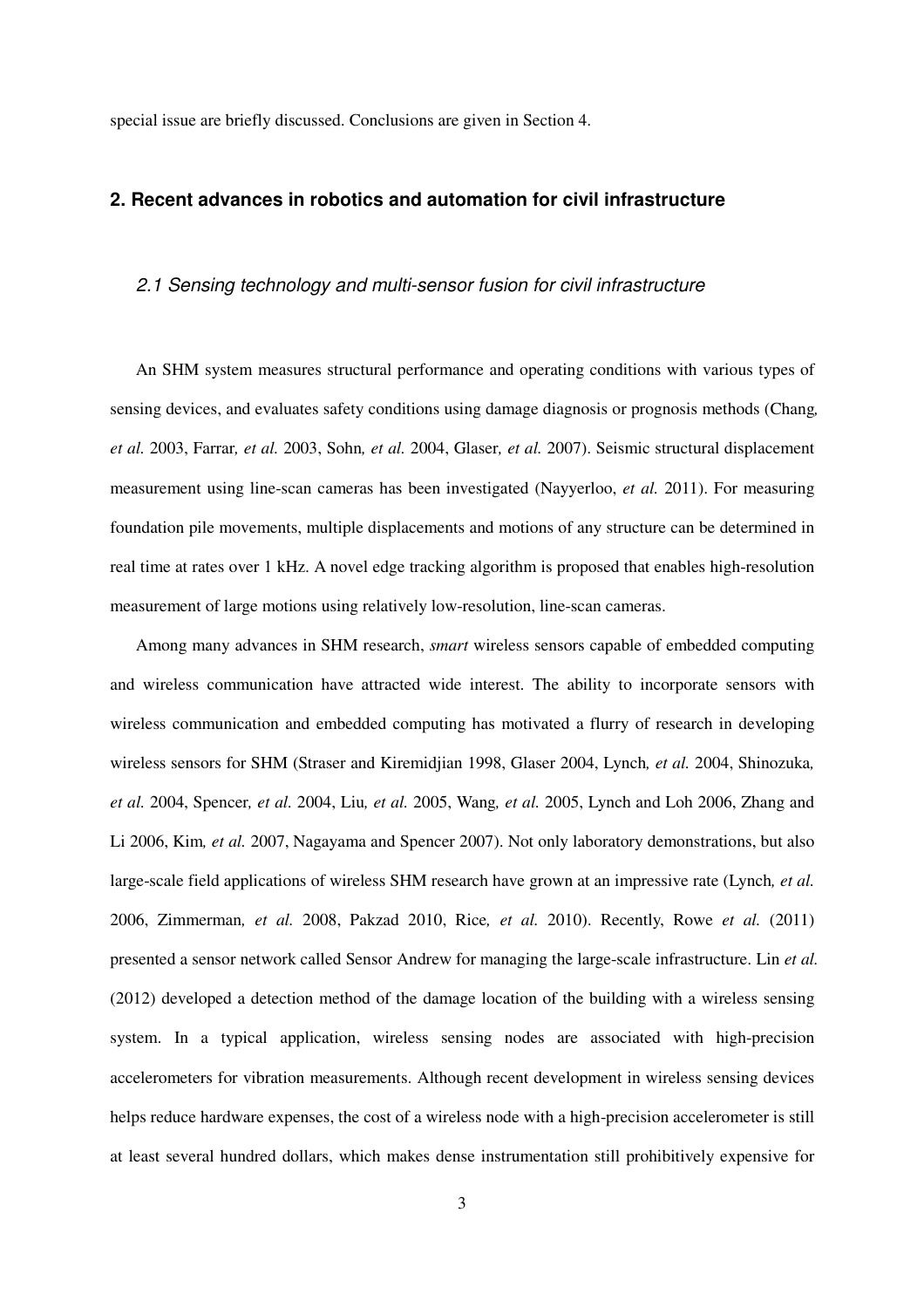large structures.

Compared with static sensor networks, mobile sensor networks offer flexible architectures with adaptive and high spatial resolutions that can provide abundant detailed information about the structure. It is anticipated that by implanting mobility into traditional sensors, mobile sensor networks will play an essential role in next revolution of sensor networks (Kahn*, et al.* 1999, Akyildiz*, et al.* 2002, LaMarca*, et al.* 2002). Motivated by the interest to incorporate mobility into traditional sensors, a few inspection robots have been developed for SHM. For example, a robot able to crawl on a 2D surface was developed for visually inspecting aircraft exterior; the robot used ultrasonic motors for mobility and suction cups for adherence (Backes*, et al.* 1997). A beam-crawler has been developed for wirelessly powering and interrogating battery-less peak-strain sensors; the crawler moves along the flange of an I-beam by wheels (Huston*, et al.* 2001). Based upon magnetic on-off robotic attachment devices, a magnetic walker has been developed for maneuvering on a 2D surface (Brian*, et al.* 2004).

More recently, a remotely-controlled model helicopter was illustrated for charging and communicating with wireless sensors (Todd*, et al.* 2007). Furthermore, researchers have recently developed several mobile sensing nodes (MSN) for SHM. One example prototype incorporates a flexible compliant beam between two magnet-wheeled cars (Lee*, et al.* 2009). As demonstrated by Guo, *et al.* (2009), the accelerometer can be attached onto or detached from the structural surface by bending or straightening the compliant beam of the flexure-based MSN, which also offers flexibility for transiting over concave or convex corners of a steel portal frame (Zhu*, et al.* 2010). The MSNs are also demonstrated to be able to navigate on a steel pedestrian bridge on Georgia Tech campus (Zhu*, et al.* 2012), successfully illustrating the potential of MSNs in providing high spatial resolution for sensor data collection.

#### 2.2 Robotic inspection for civil infrastructure

Robotic inspection technologies have been broadly used for civil infrastructure. Chen *et al.* (2014) developed a lightweight bridge inspector, which uses a dual-cable suspension mechanism lifting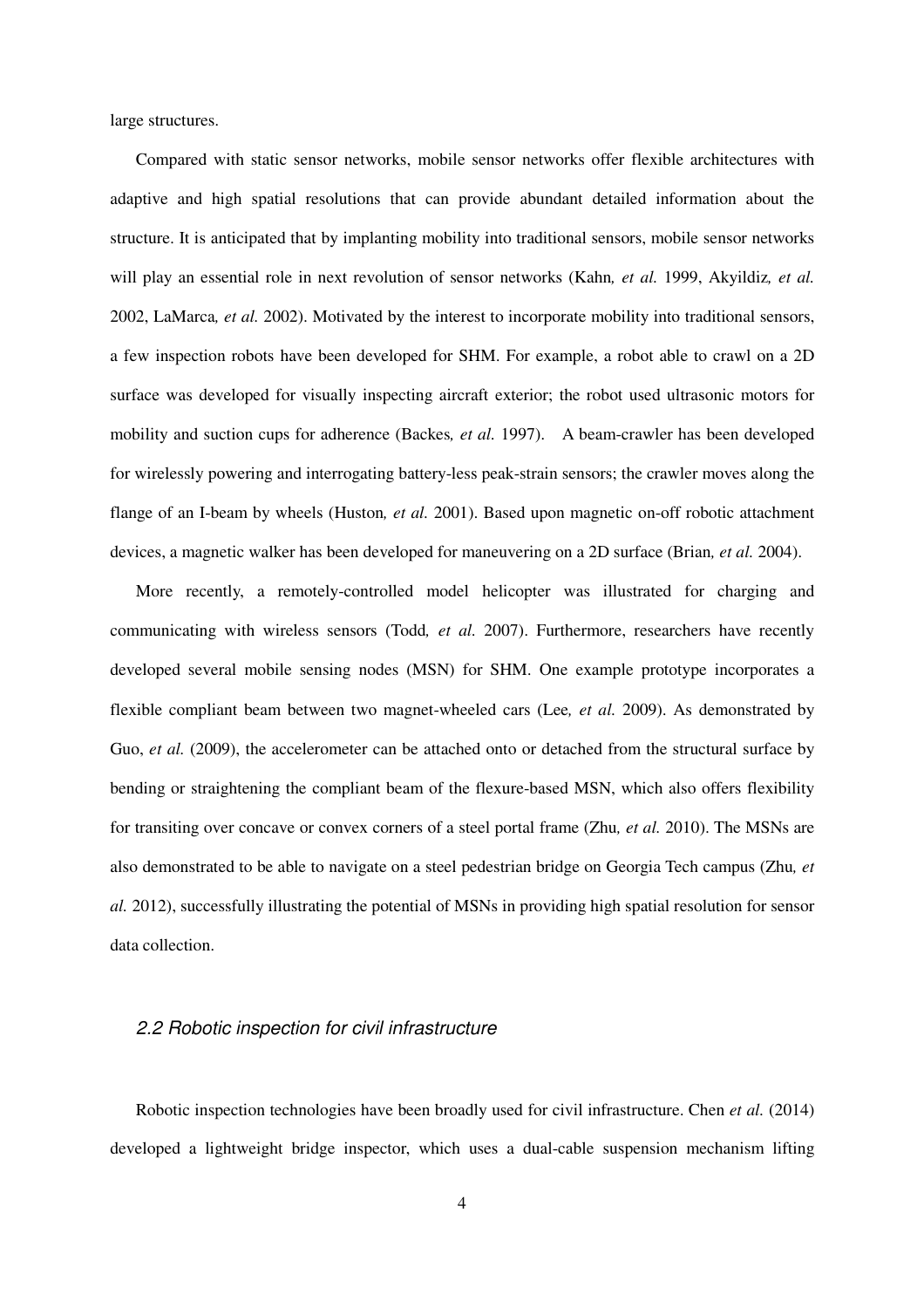camera below the bridge to capture the crack under the bridge. Su *et al.* (2013) developed a real-time pavement inspector, which uses a dual-light inspection method to improve the accuracy of the original image processing method. Recently, the researches utilizing UAVs in civil engineering are increasing. Many researchers use UAVs to capture aerial photos and these photos are used to build digital 3D model through image processing and digital modeler technology. Using UAVs to capture aerial photos has two advantages: low cost and high mobility. UAVs can enter the place where humans are not easy to enter.

Based on the locomotion mechanisms, inspection robots can be classified as follows. It should be noted that only recent developments are addressed and more examples can be found in Myung, *et al.*  (2014).

- 1) Wheeled robots moving on horizontal surfaces: Lim *et al.* (2011) proposed a mobile robot equipped with a camera and a laser sensor for crack inspection of bridges. Lee and Mita (2012) proposed a mobile robot with accelerometers for evaluating structural conditions and a laser range finder (LRF) for simultaneous localization and mapping (SLAM).
- 2) Wall-climbing / Crawling robots: For movement on vertical walls or uneven surfaces, geckolike locomotion using directional adhesion, a vacuum-creating suction adhesion, and a climbing mechanism using adhesive materials have been developed. Teleoperated climbing inspection robots have been developed by Bao *et al.* (2012) and a bio-inspired miniature wallclimbing caterpillar robot has been developed by Zhang *et al.* (2010). A micro aerial vehicle type wall-climbing robot was also developed (Shin, *et al.* 2013), which used thrust forces induced by the four rotors not only to fly but also to stick on the wall.
- 3) Snake-like robots: These robots are suitable for inspecting narrow spaces and rough terrain that are hard to navigate. Tokyo Tech's Hirose-Fukushima Lab has developed softly moving mechanical snakes (Mori and Hirose 2006).
- 4) Modular robots: It is possible to build a robot capable of going through rough terrain and uneven surfaces by cascading multiple small modular robots. A camera-installed cable inspection robot composed of two modules has been developed by Xu *et al.* (2011). The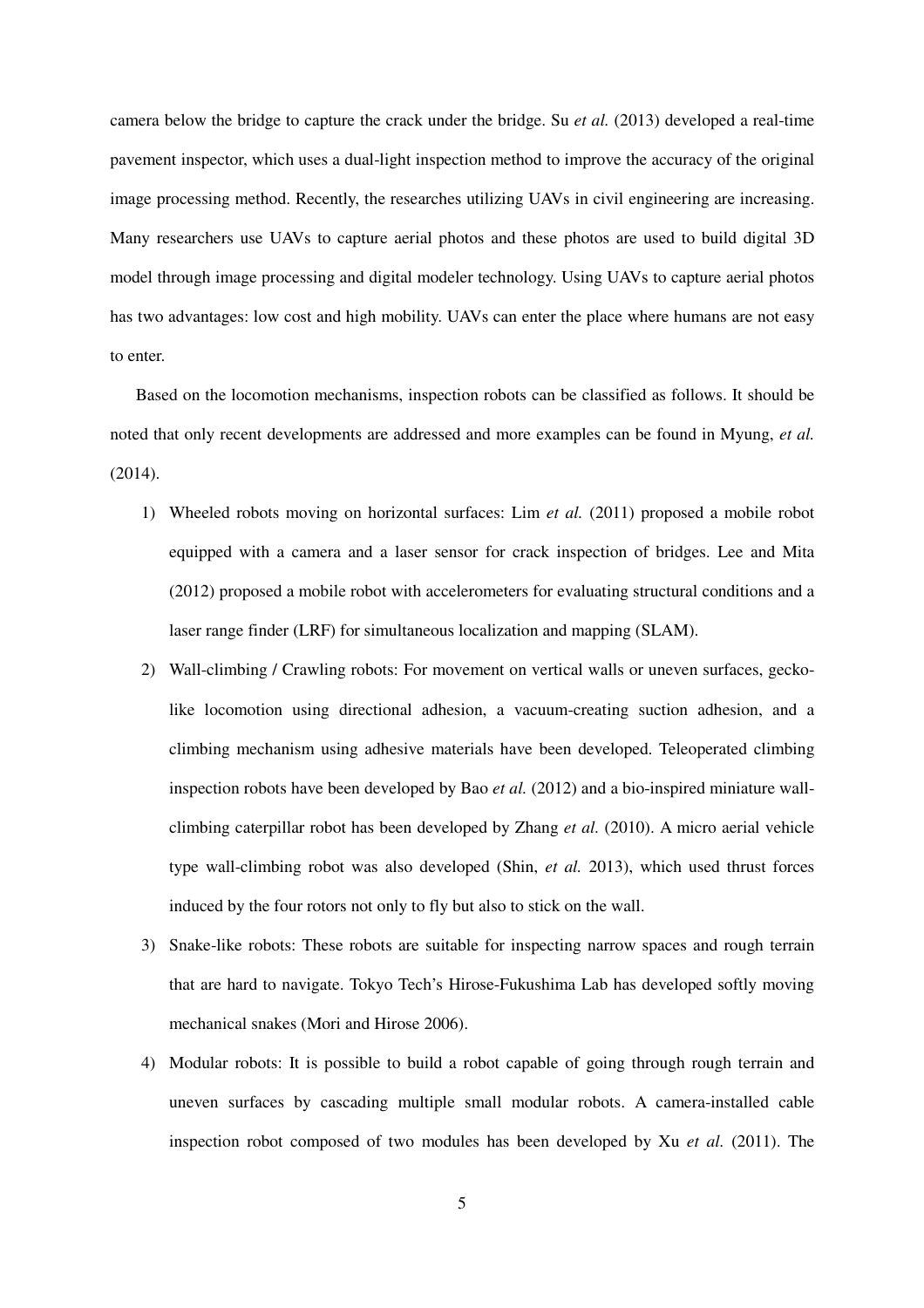proposed robot stably climbs random inclined cables and lands smoothly by using a gas damper with a slider-crank mechanism.

- 5) Aerial vehicles: Robots in the form of quadrotors, helicopters, and airships can freely fly through and inspect structures. Quadrotors and miniature helicopters have been extensively tested. Most of the current prototypes have limited payload capacity and thus cannot carry many sensors (Pratt, *et al.* 2008, Shin, *et al.* 2013).
- 6) Underwater vehicles: Submersible robots have been developed to inspect underwater structures. Several prototypes have been designed to inspect oil storage tanks (Abdulla, *et al.*  2010) and pipelines (Conte, *et al.* 1996, Bodenmann, *et al.* 2009).

Various sensors, such as optical sensors, lasers, and their combinations have been incorporated for robotic structural inspection purposes (Myung, *et al.* 2011, Jeon, *et al.* 2011, Jeon, *et al.* 2012).

# **3. Summary of this special issue**

The following papers included in this special issue on "Robotics and Automation for Civil Infrastructure" properly address these current topics of interest and are briefly summarized here.

#### 3.1 Structural health monitoring using robotic technologies

Adhikari *et al.*, in their paper, "Automated condition assessment of concrete bridges with digital imaging", present an approach of automating the prediction of condition rating for bridges based on digital image analysis. The proposed methodology encompasses image acquisition, development of 3D visualization model, image processing, and condition rating model. Under this method, scaling defect in concrete bridge components is considered as a candidate defect and the guidelines in the Ontario Structure Inspection Manual (OSIM) have been adopted for developing and testing the proposed method. The automated algorithms for scaling depth prediction and mapping of condition ratings are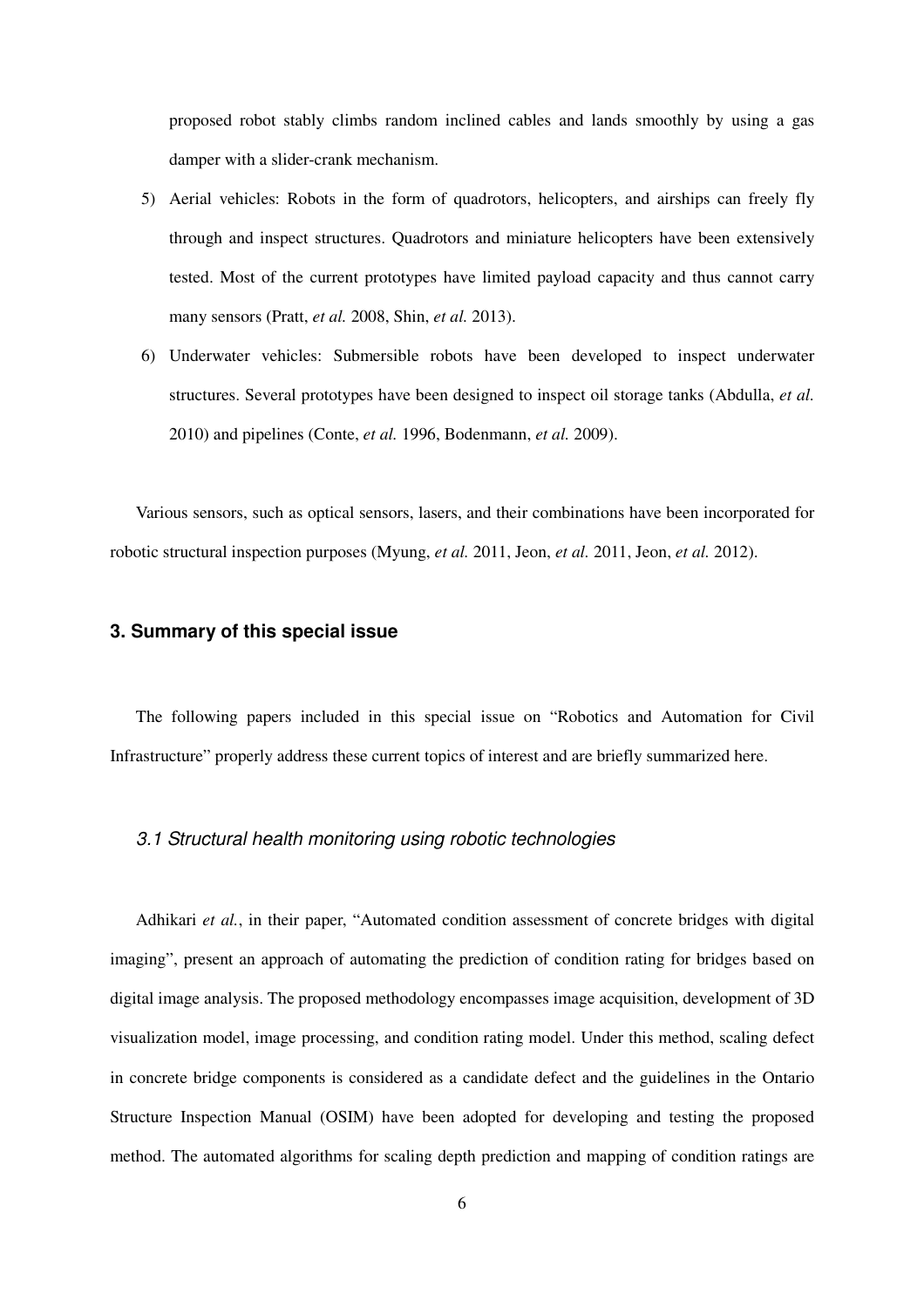based on training of back propagation neural networks.

Jeon *et al.*, in their paper, "Vision-based remote 6-DOF structural displacement monitoring system using a unique marker," propose a vision-based displacement measurement system with a uniquely designed marker to monitor the 6-DOF structural displacement with high accuracy. The system is composed of a uniquely designed marker and a camera with a zooming capability, and relative translational and rotational displacement between the marker and the camera is estimated by finding a homography transformation. The novel marker is designed to make the system robust to measurement noise based on a sensitivity analysis of the conventional marker and it has been verified through simulations and experiments.

#### 3.2 Sensing technology and multi-sensor fusion for civil infrastructure

Wang *et al.*, in their paper, "Fatigue performance monitoring of full-scale PPC beams by using the FBG sensors," conducted an experimental study of fatigue performance monitoring of partially prestressed concrete (PPC) structure by using Fiber Bragg Grating (FBG) sensors. The strain is determined by measuring the wavelength shift and the temperature shift. The experiments are conducted on full-scale post-tensioned PPC beams under fatigue loading. The performance of both the FBG and resistance strain gauge (RSG) sensors is evaluated and compared. The experimental results show that FBG sensors have relatively good resistance to fatigue loading compared with RSG sensors, and hence are suitable for long-term health monitoring of the tensile reinforcement in PPC structures.

Gomathi *et al.*, in their paper, "Hand arm vibration measurement using micro-accelerometer in different brick structures," present a MEMS capacitive area changing micro-accelerometer for safety monitoring of construction workers operating power tools. The accelerometer measures the hand arm vibrations experienced by workers and warn them when breaching the nominal values specified by ISO safety standards. The MEMS accelerometer exhibits superior performance in the low frequency range combined with linearity, low noise performance and high sensitivity. Using different types of blocks as operating subject, comparative experiments are carried out with a conventional accelerometer to study the advantages and disadvantages of the MEMS accelerometer.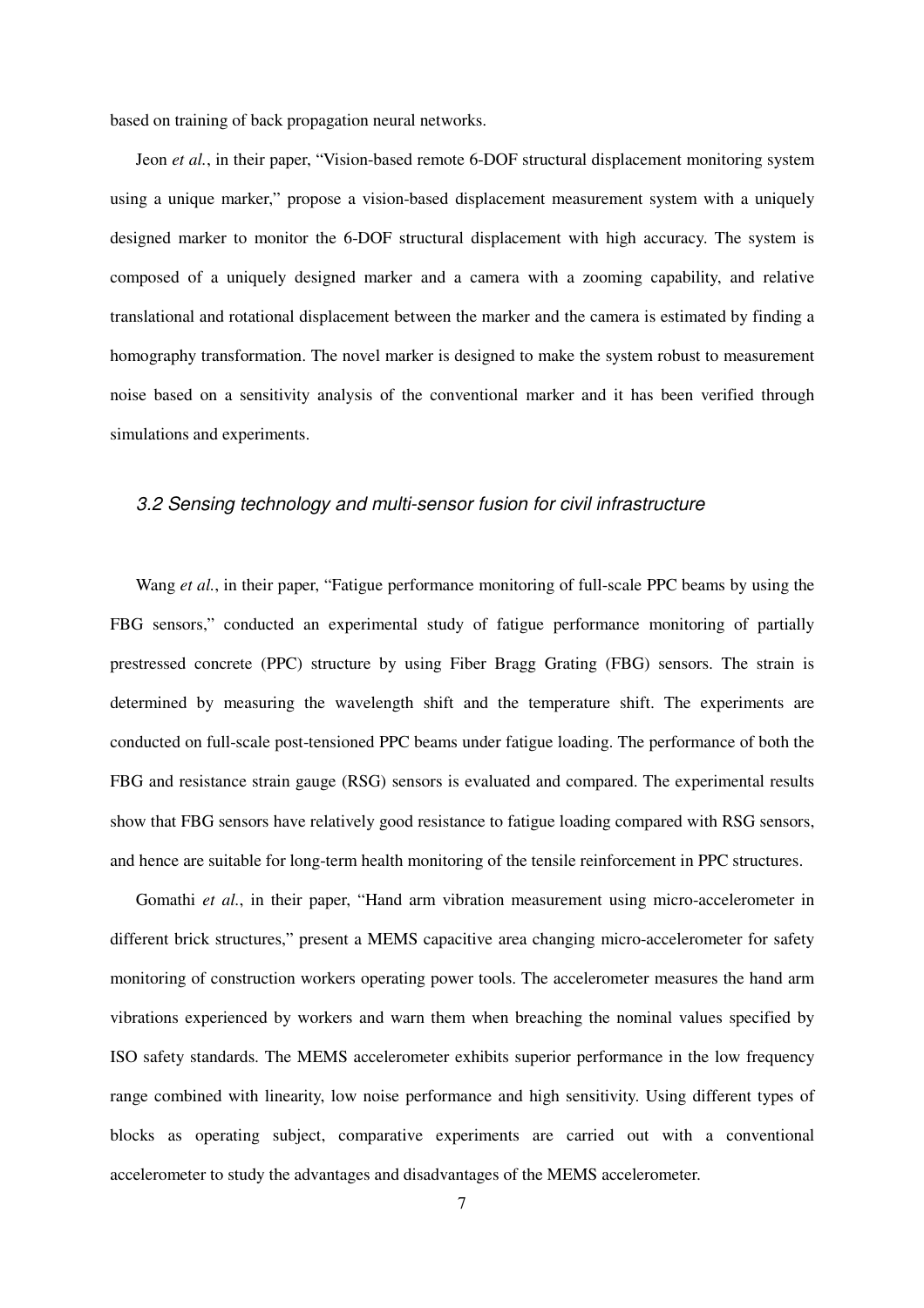Bai *et al.*, in their paper, "Crack location in beams by data fusion of fractal dimension features of laser-measured operating deflection shapes," propose a method for beam crack localization using data fusion of fractal dimension features of operating deflection shapes (ODSs). Data fusion of Katz's fractal dimension (KFD) curves of various ODSs is used collectively to create a fractal damage feature, i.e. the overall KFD curve. The method is demonstrated in numerical and experimental cases of cantilever beams with single/multiple cracks. For the experimental case, a scanning laser vibrometer is used to acquire high-resolution ODSs.

Luo *et al.*, in their paper, "Development of a dynamic sensing system for civil revolving structures and its field tests in a large revolving auditorium," discuss a wireless dynamic sensing system for a large revolving structure (RS). Revolving structures are a unique structural form which is seen in innovative architecture design. Such structures revolve around themselves or along a certain track. Safety design and health monitoring of RS are critical, but have not attracted much attention from researchers. The proposed system consists of one sink and multiple vibrating wire sensors (VWS) nodes for strain measurement. It dynamically assigns the addresses of sensor nodes when RS position changes. The proposed method is validated with field tests on a rotating auditorium. The work demonstrates effective implementation of WSN for civil structures.

Chiu *et al.*, in their paper, "Integration of in-situ load experiments and numerical modeling in a long-term bridge monitoring system on a newly-constructed widened section of freeway in Taiwan," propose a real-time bridge monitoring system. The research considered several results of the bridge experiment and established the structural models of the bridge. The research provides the simulation approach for real bridges and can be utilized for bridge management.

#### 3.3 Robotic inspection for civil infrastructure

Lee *et al.*, in their paper, "Two-module robotic pipe inspection system with EMATs," introduce a two-module robotic pipe inspection system with ultrasonic NDE device to evaluate the integrity of pipe structures. The proposed robotic platform has high mobility. The two module mobile robot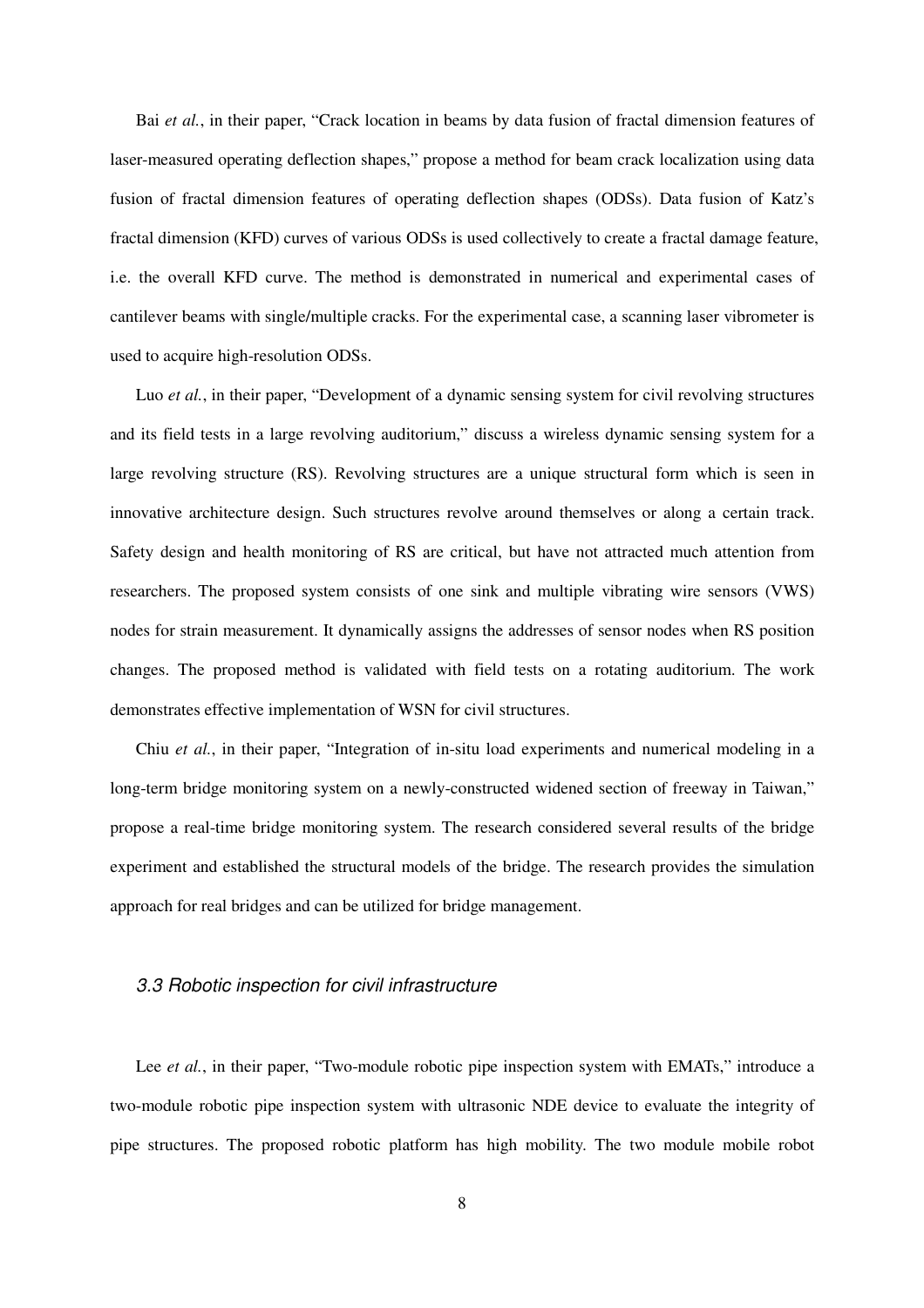platform overcomes pipe obstacle structures such as elbow, or T-branch joints by cooperative maneuvers. Also, it can climb up the straight pipeline at a fast speed due to the wheel driven mechanism. For inspection of pipe structures, SH-waves generated by EMAT are applied with additional signal processing methods.

Liu *et al.*, in their paper, "A review of rotorcraft Unmanned Aerial Vehicle (UAV) developments and applications in civil engineering," extensively overview the unmanned aerial vehicle applied to civil structures including its hardware (frame structure, electromechanics, flight controller and telemetry control system), software and related technologies (control, power management, navigation and image processing). Their paper also analyzes the opportunities and challenges of applying UAV in civil engineering applications including seismic risk assessment, transportation, disaster response, construction management, surveying and mapping, and flood monitoring and assessment.

## **4. Conclusions**

Although sensor technologies have revolutionized over the past few decades, critical challenges for civil infrastructure applications still exist. Besides measurement accuracy, the multi-faceted issues includes sensor miniaturization, low cost, support of wireless communication (or even further – mobility for mobile sensors), sensor smartness (with embedded computing), long-term powering, durability, etc. Nevertheless, it is expected that in the coming decades, civil infrastructure systems will continue benefiting from rapidly evolving sensing technologies. On the other hand, for civil engineering researchers, sensor data inundation is becoming more and more of a reality. There is a growing demand for data fusion techniques that are able to scour through megabytes and gigabytes of data, collected by tens or hundreds of various types of sensors, and convert the large volume of data into information that is meaningful and actionable for infrastructure stakeholders. There will be increasing integration of sensor technologies, mobile robots, wireless communication for resource monitoring, management, and automated construction. History will see that advances in both sensor technologies and sensor data processing are among the most remarkable revolutions for civil engineering of our era.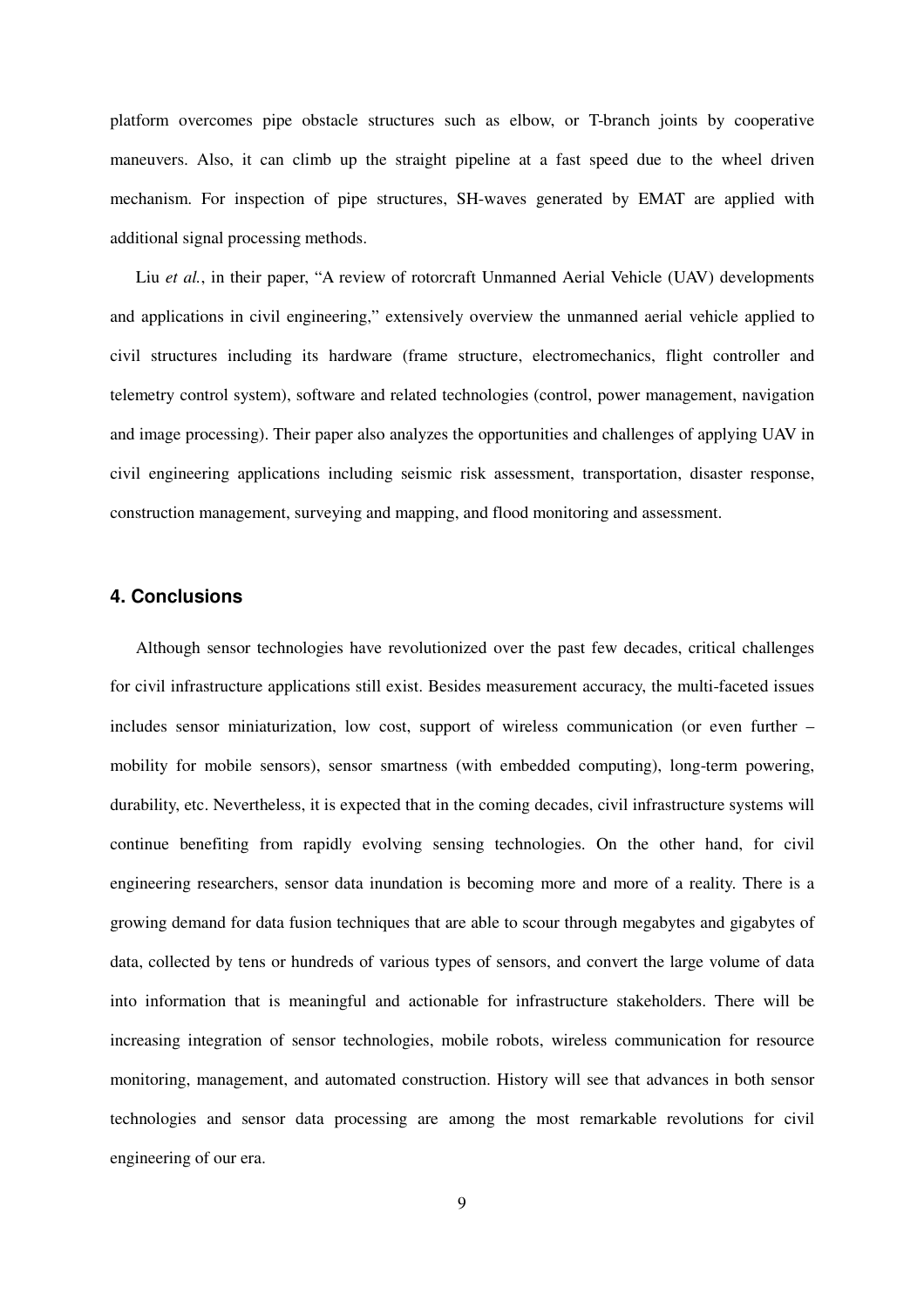Furthermore, using robotics to assist civil infrastructure inspection procedures can save significant time, labor, and money. Technological advances are providing unprecedented opportunities of adopting robots for SHM and inspection applications. Carrying a variety of sensors, the robots with unique locomotion mechanisms can provide autonomous mobility while inspecting structures. Examples for different locomotion mechanism include wheeled robots moving on horizontal surfaces, wall-climbing and crawling robots, snake-like robots, modular robots, aerial vehicles, underwater vehicles, *etc*. Inspection robots have been applied to various target structures such as aircrafts, bridges, power lines, pipelines, ducts, tubes, sewages, etc. Although robots specialized for SHM applications have only recently been developed, their use is expected to largely increase in the near future.

## **Acknowledgments**

The Guest Editors of this special issue wish to acknowledge the valuable support of the Prof. Chung-Bang Yun, Editor-in-Chief, during all stages of the effort. Special thanks to Ms. Hye Jeong Lee of Techno Press for her efforts. Guest Editor Y. Wang would like to thank the support from the U.S. National Science Foundation (CMMI-1150700). Any opinions, findings, and conclusions or recommendations expressed in this publication are those of the authors and do not necessarily reflect the view of the sponsor.

### **References**

- Abdulla, A.S.A., Khalil, A.M.A., Shehhi, A., Karki, H. and Fok, S.C. (2010), "Localization of a submersible mobile inspection platform in an oil storage tank", *Proc. 7th International Symposium on Mechatronics and its Applications (ISMA)*, 1 – 6.
- Bodenmann, A., Thornton, B., Ura, T. and Painumgal, U.V. (2009), "Visual mapping of internal pipe walls using sparse features for application on board Autonomous Underwater Vehicles", *Proc. of OCEANS 2009 – EUROPE*, 1 – 8.

Chen, Y.C., Yang, C.E. and Kang, S.C. (2014), "A Lightweight Bridge Inspection System Using a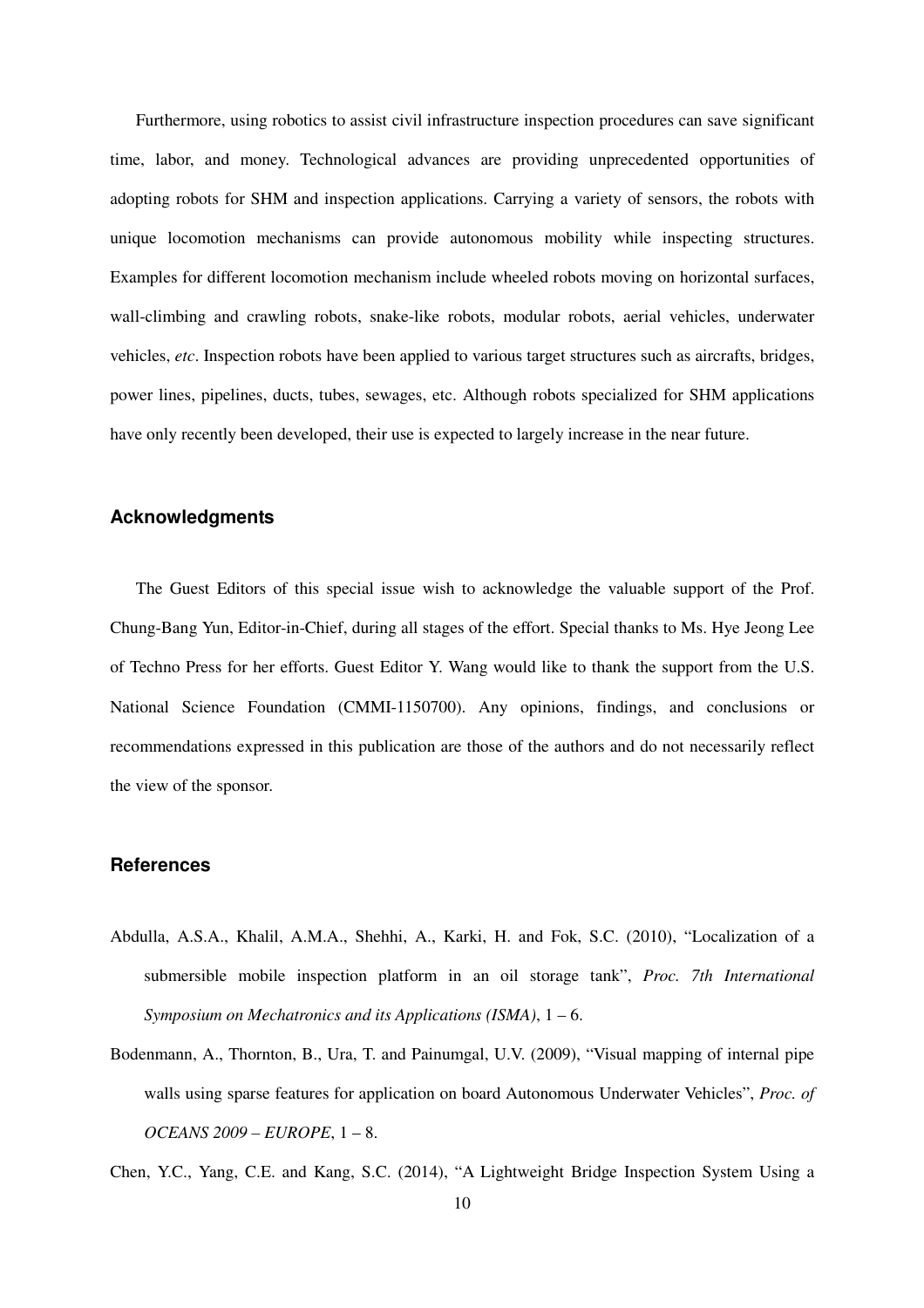Dual-cable Suspension Mechanism", *Automation in Construction*. Accepted in April.

- Conte, G., Zanoli, S., Perdon, A.M., Tascini, G. and Zingaretti, P. (1996), "Automatic analysis of visual data in submarine pipeline inspection", *Proc. of MTS/IEEE.OCEANS '96*, 3, 1213 – 1219.
- Akyildiz, I.F., Su, W., Sankarasubramaniam, Y. and Cayirci, E. (2002), "A survey on sensor networks", *IEEE Commun. Mag.*, **40**(8), 102-114.
- Backes, P.G., Bar-Cohen, Y. and Joffe, B. (1997), "The multifunction automated crawling system (MACS)", *Proc. of the 1997 IEEE International Conference on Robotics and Automation*, Albuquerque, New Mexico.
- Bao, Y., Wu, F., Zhu, X., Zhang, X. and Li, H. (2012), "A mobile wireless sensor-based structural health monitoring technique", in *Proc. of workshop on civil structural health monitoring,* Berlin.
- Brian, E., Jon, M., Dryver, R.H. and Phil, B. (2004), "Robotic systems for homeland security", *Proc. of SPIE, Nondestructive Detection and Measurement for Homeland Security II*, San Diego, CA.
- Chang, P.C., Flatau, A. and Liu, S.C. (2003), "Review paper: health monitoring of civil infrastructure", *Struct. Health Monit.*, **2**(3), 257-267.
- Farrar, C.R., Sohn, H., Hemez, F.M., Anderson, M.C., Bement, M.T., Cornwell, P.J., Doebling, S.W., Schultze, J.F., Lieven, N. and Robertson, A.N. (2003), *Damage Prognosis: Current Status and Future Needs*. LA-14051-MS, Los Alamos National Laboratory, Los Alamos, NM.
- Glaser, S.D. (2004), "Some real-world applications of wireless sensor nodes", *Proc. of SPIE, Smart Structures and Materials 2004: Sensors and Smart Structures Technologies for Civil, Mechanical, and Aerospace Systems*, San Diego, CA.
- Glaser, S.D., Li, H., Wang, M.L., Ou, J. and Lynch, J.P. (2007), "Sensor technology innovation for the advancement of structural health monitoring: a strategic program of US-China research for the next decade", *Smart Struct. Syst.*, **3**(2), 221-244.
- Guo, J., Lee, K.-M., Zhu, D. and Wang, Y. (2009), "A flexonic magnetic car for ferro-structural health monitoring", *Proc. of 2009 ASME Dynamic Systems and Control Conference*, Hollywood, CA, USA.
- Huston, D.R., Esser, B., Gaida, G., Arms, S.W. and Townsend, C.P. (2001), "Wireless inspection of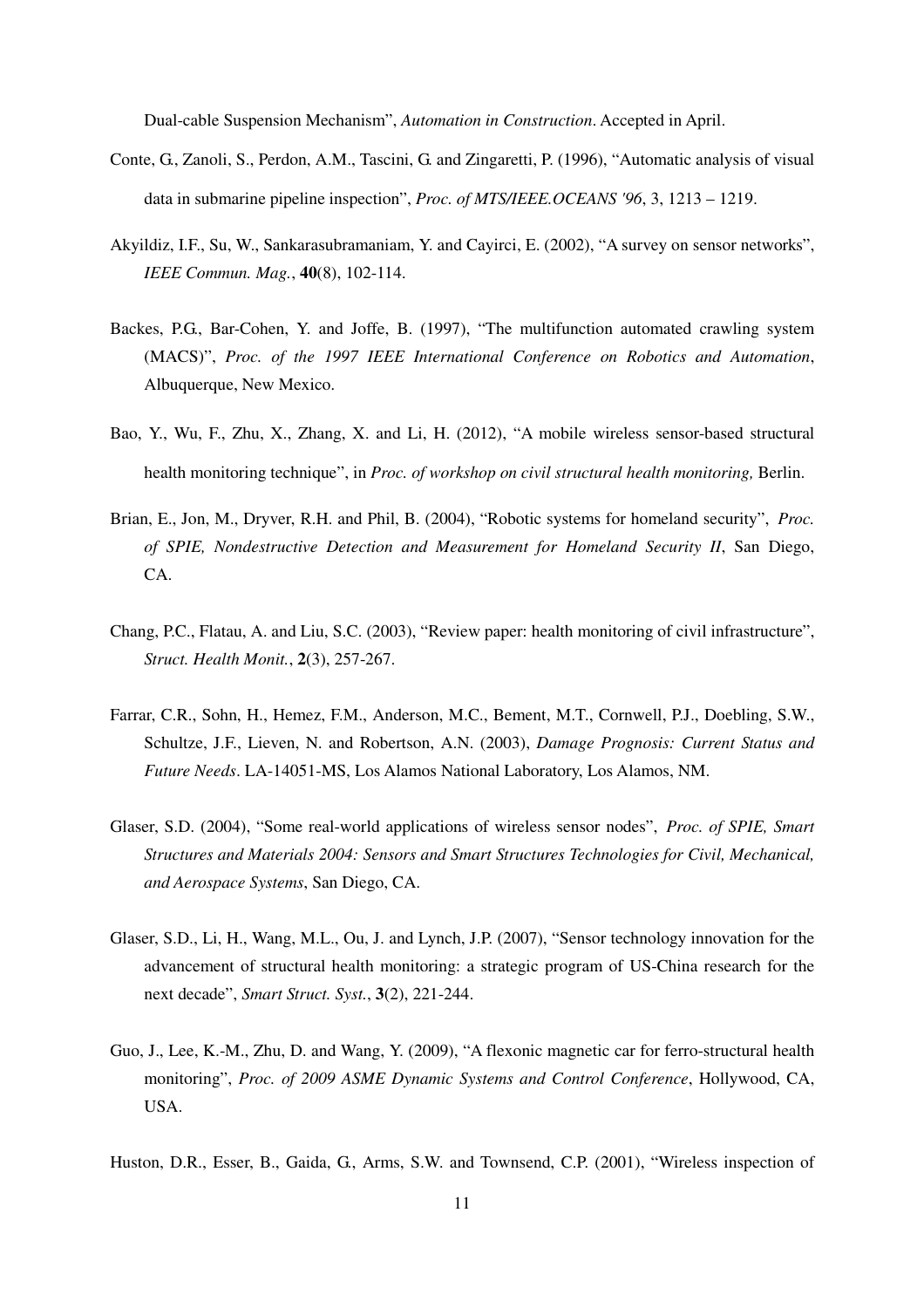structures aided by robots", *Proc. of SPIE, Health Monitoring and Management of Civil Infrastructure Systems*, Newport Beach, CA.

- Jeon, H., Shin, J.-U., and Myung, H. (2012), "Incremental displacement estimation of structures using paired structured light," *Smart Structures and Systems*, **9**(3), 273-286.
- Jeon, H., Bang, Y. and Myung, H. (2011), "A paired visual servoing system for 6-DOF displacement measurement of structures", *Smart Mate. Struct*, **20**, 045019.
- Kahn, J.M., Katz, R.H. and Pister, K.S.J. (1999), "Next century challenges: mobile networking for "Smart Dust"", *Proc. of the 5th Annual ACM/IEEE International Conference on Mobile Computing and Networking*, Seattle, Washington.
- Kim, S., Pakzad, S., Culler, D., Demmel, J., Fenves, G., Glaser, S. and Turon, M. (2007), "Health monitoring of civil infrastructures using wireless sensor networks", *Proc. of the 6th International Conference on Information Processing in Sensor Networks (IPSN '07)*, Cambridge, MA.
- LaMarca, A., Brunette, W., Koizumi, D., Lease, M., Sigurdsson, S.B., Sikorski, K., Fox, D. and Borriello, G. (2002), "Making sensor networks practical with robots", *Proc. of the First International Conference on Pervasive Computing*, Zurich, Switzerland.
- Lee, K.-M., Wang, Y., Zhu, D., Guo, J. and Yi, X. (2009), "Flexure-based mechatronic mobile sensors for structure damage detection", *Proc. of the 7th International Workshop on Structural Health Monitoring*, Stanford, CA, USA.
- Lee, N. and Mita, A. (2012), "Sensor agent robot with servo-accelerometer for structural health monitoring," *Proc. of SPIE*, San Diego.
- Lim, R. S., La, H. M., Shan, Z. and Sheng, W. (2011), "Developing a crack inspection robot for bridge maintenance," *Proc. of IEEE Int. Conf. Robot. Autom.*, Shanghai.
- Lin, T.K., Hung, S.L. and Huang C.S. (2012), "Detection of Damage Location Using a Novel Substructure-Based Frequency Response Function Approach with a Wireless Sensing System," *International Journal of Structural Stability and Dynamics*, **12**(4), 1250029.
- Liu, L., Yuan, F.G. and Zhang, F. (2005), "Development of wireless smart sensor for structural health monitoring", *Proc. of SPIE, Smart Structures and Materials 2005: Sensors and Smart Structures Technologies for Civil, Mechanical, and Aerospace Systems*, San Diego, CA.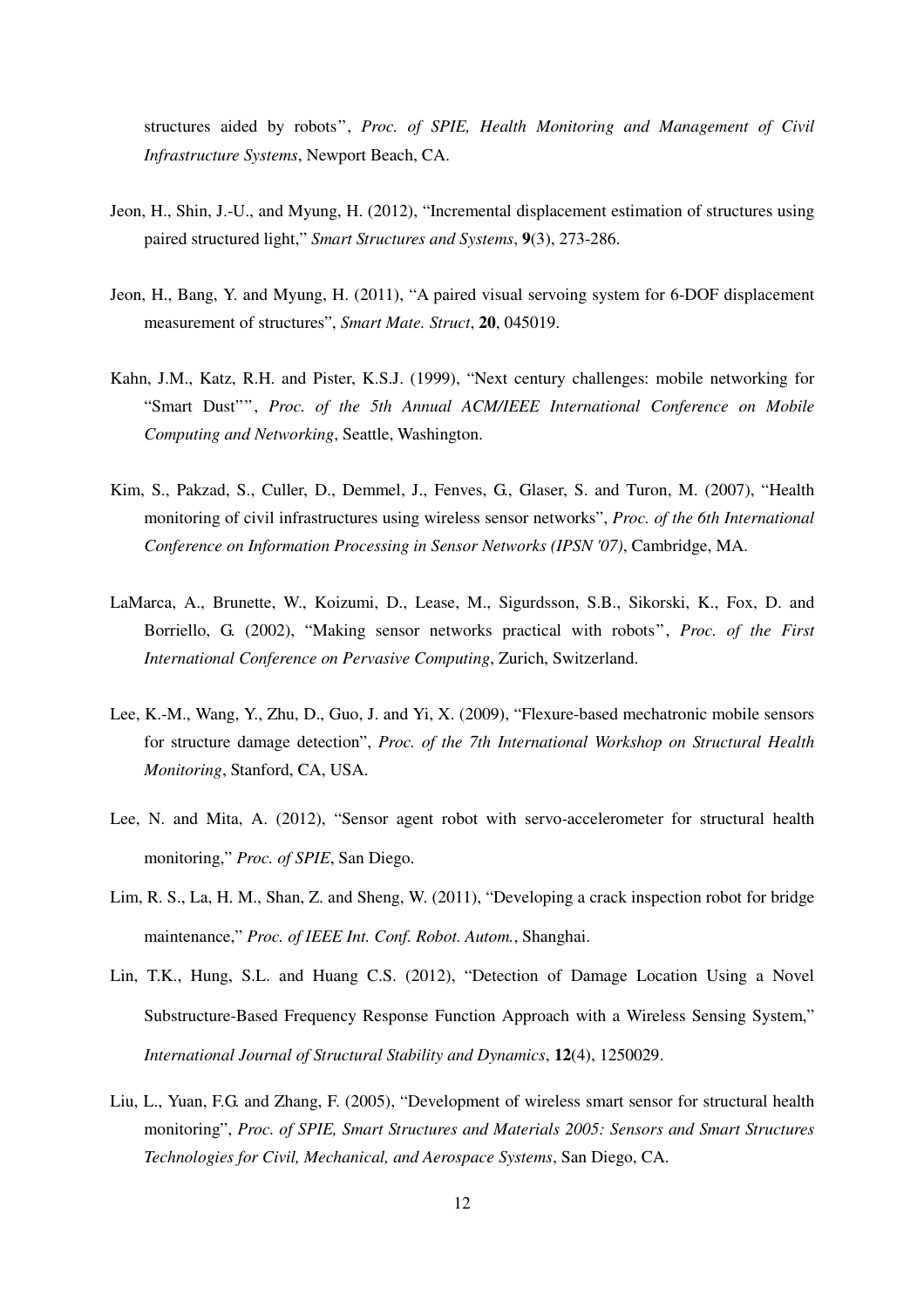- Lynch, J.P., Sundararajan, A., Law, K.H., Kiremidjian, A.S. and Carryer, E. (2004), "Embedding damage detection algorithms in a wireless sensing unit for operational power efficiency", *Smart Mater. Struct.*, **13**(4), 800-810.
- Lynch, J.P., Wang, Y., Loh, K.J., Yi, J.-H. and Yun, C.-B. (2006), "Performance monitoring of the Geumdang Bridge using a dense network of high-resolution wireless sensors", *Smart Mater. Struct.*, **15**(6), 1561-1575.
- Lynch, J.P. and Loh, K.J. (2006), "A summary review of wireless sensors and sensor networks for structural health monitoring", *Shock Vib. Dig.*, **38**(2), 91-128.
- Mori, M. and Hirose, S. (2006), "Locomotion of 3D Snake-Like Robots; Shifting and Rolling Control of Active Cord Mechanism ACM-R3", *Journal of Robotics and Mechatronics*, **18**, 521-528.
- Myung, H., Lee, S. and Lee, B.-J. (2011), "Paired Structured Light for Structural Health Monitoring Robot System", *Int'l Journal of SHM (Structural Health Monitoring)*, **10**(1), 49-64.
- Myung, H., Jeon, H., Bang, Y.-S., and Wang, Y. (2014), "Robotic sensing for assessing and monitoring civil infrastructures", *Sensor Technologies for Civil Infrastructures*, Wang, M.L., Lynch, J.P., and Sohn, H. (eds.), 410-445, Woodhead Publishing Limited
- Nagayama, T. and Spencer, B.F., Jr. (2007), *Structural Health Monitoring using Smart Sensors*. NSEL-001, Newmark Structural Engineering Laboratory, University of Illinois at Urbana-Champaign, Urbana, IL.
- Nayyerloo, M., Chase, J.G., Millane, A., Muller, C., Malherbe, A., Chen, X.Q., MacRae, G.A (2011), "Seismic structural displacement measurement using a line-scan camera: camera-pattern calibration and experimental validation", *J Civil Structure Health Monitoring,* **1**, 113–124.
- Pakzad, S.N. (2010), "Development and deployment of large scale wireless sensor network on a longspan bridge", *Smart Struct. Syst.*, **6**(5), 525-544.
- Pratt, K. S., Murphy, R. R., Burke, J. L., Craighead, J., Griffin, C. and Stover, S. (2008), "Use of Tethered Small Unmanned Aerial System at Berkman Plaza II Collapse," *Proc. of IEEE International Workshop on Safety, Security and Rescue Robotics (SSRR 2008)*, 134 – 139.
- Rice, J.A., Mechitov, K., Sim, S.-H., Nagayama, T., Jang, S., Kim, R., B. F. Spencer, J., Agha, G. and Fujino, Y. (2010), "Flexible smart sensor framework for autonomous structural health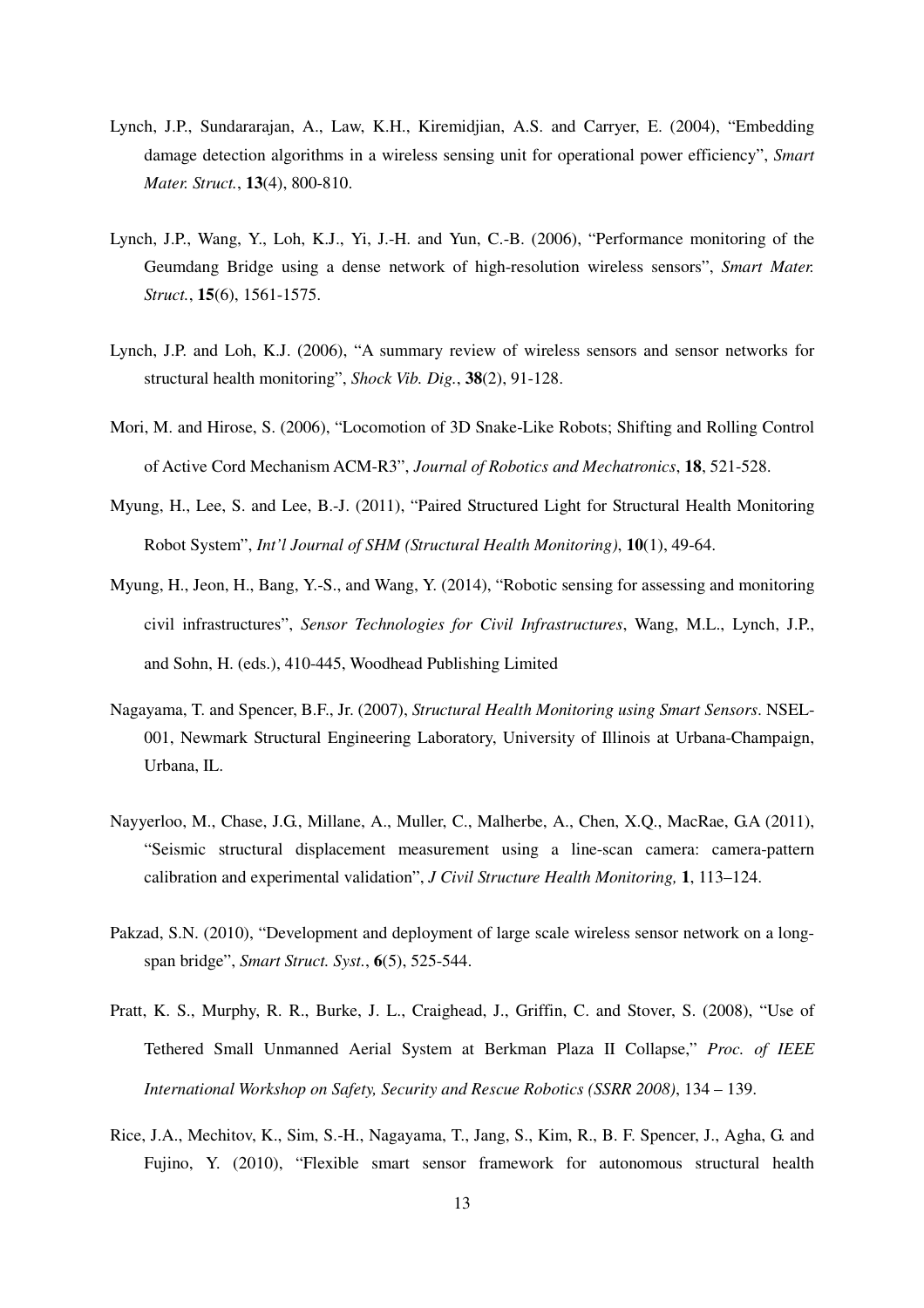monitoring", *Smart Struct. Syst.*, **6**(5), 423-438.

- Rowe, A., Berges, M.E., Bhatia, G., Goldman, E., Rajkumar, R., Garrett, J.H., Moura, J.M.F. and Soibelman, L. (2011), "Sensor Andrew: Large-scale Campus-wide Sensing and Actuation", *IBM Journal of Research and Development*, **55**(1.2), 6:1-6:14.
- Shin, J.-U., Kim, D., Kim, J.-H., and Myung, H. (2013), "Micro aerial vehicle type wall-climbing robot mechanism," *Proc. IEEE RO-MAN(IEEE International Symposium on Robot and Human Interactive Communication)*, 722-725, Gyeongju, Korea.
- Shinozuka, M., Feng, M.Q., Chou, P., Chen, Y. and Park, C. (2004), "MEMS-based wireless real-time health monitoring of bridges", *Proc. of the 3rd International Conference on Earthquake Engineering*, Nanjing, China.
- Sohn, H., Farrar, C.R., Hemez, F.M., Shunk, D.D., Stinemates, D.W. and Nadler, B.R. (2004), *A Review of Structural Health Monitoring Literature: 1996-2001*. LA-13976-MS, Los Alamos National Laboratory, Los Alamos, NM.
- Spencer, B.F., Jr., Ruiz-Sandoval, M.E. and Kurata, N. (2004), "Smart sensing technology: opportunities and challenges", *Struct. Control Hlth. Monit.*, **11**(4), 349-368.
- Straser, E.G. and Kiremidjian, A.S. (1998), "A Modular, Wireless Damage Monitoring System for Structures", *Technical Report 128, John A. Blume Earthquake Eng. Ctr.*, Stanford University, Stanford, CA.
- Su, Y.S., Kang, S.C., Chang , J.R. and Hsieh, S.H. (2013), "Dual-Light Inspection Method for Automatic Pavement Surveys", *Journal of Computing in Civil Engineering*, **27**(5), 534-543.
- Todd, M., Mascarenas, D., Flynn, E., Rosing, T., Lee, B., Musiani, D., Dasgupta, S., Kpotufe, S., Hsu, D., Gupta, R., Park, G., Overly, T., Nothnagel, M. and Farrar, C. (2007), "A different approach to sensor networking for SHM: remote powering and interrogation with unmanned aerial vehicles", *Proc. of the 6th International Workshop on Structural Health Monitoring (IWSHM)*, Stanford, CA.
- Wang, Y., Lynch, J.P. and Law, K.H. (2005), "Wireless structural sensors using reliable communication protocols for data acquisition and interrogation", *Proc. of the 23rd International Modal Analysis Conference (IMAC XXIII)*, Orlando, FL.
- Xu, F. Y., Wang, X. S. and Wang, L. (2011), "Cable inspection robot for cable-stayed bridges: Design,